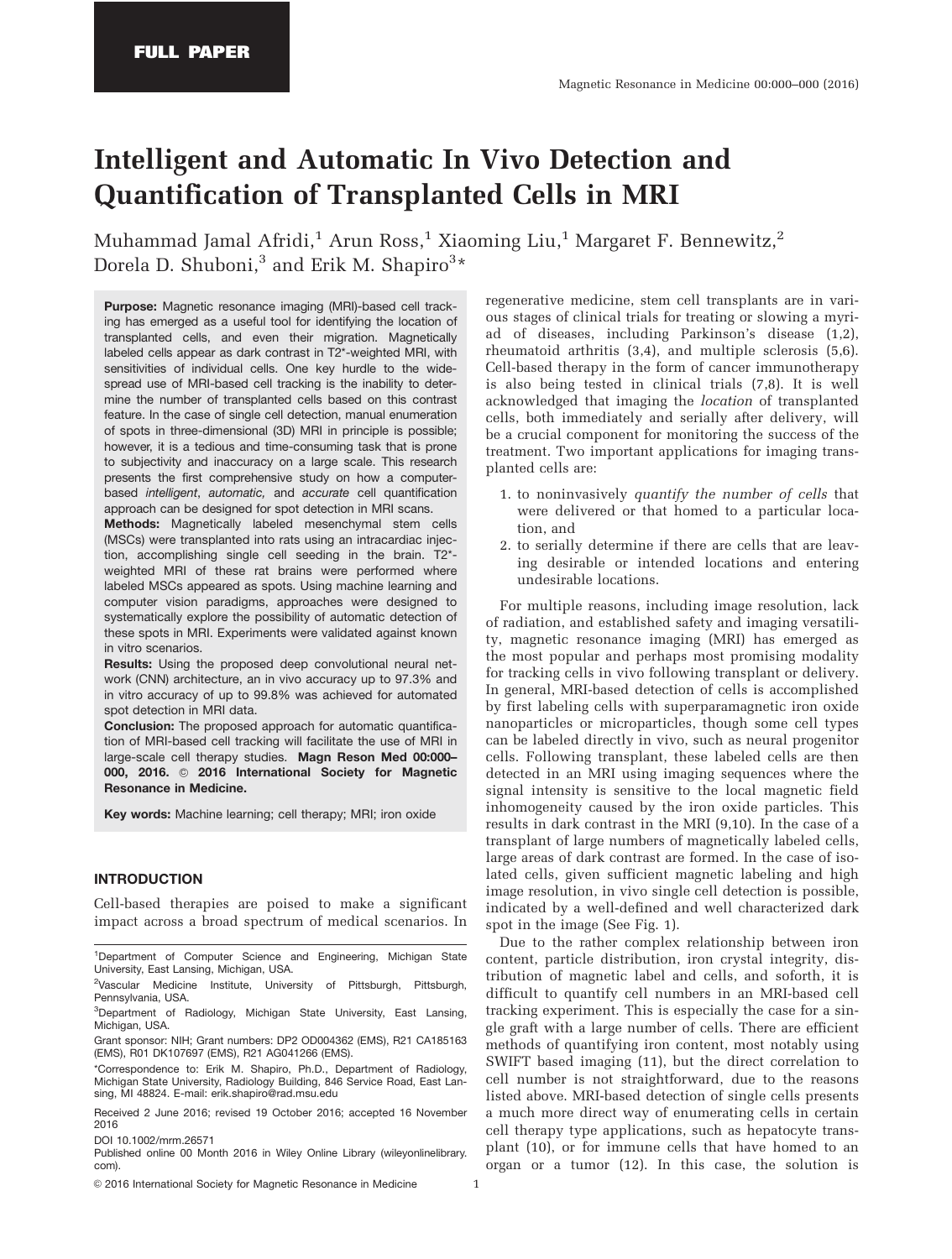

FIG. 1. Three orthogonal MRI slices extracted from 3D data sets of the brain from animals injected with unlabeled MSCs (top row) and magnetically labeled MSCs (middle row). Note the labeled MSCs appear as distributed dark spots in the brain unlike unlabeled MSCs. The bottom row shows three different fluorescence histology sections from animals injected with magnetically labeled MSCs confirming that these cells were present in the brain mostly as isolated, single cells. Blue indicates cell nuclei, green is the fluorescent label in the cell, red is the fluorescent label of the magnetic particle (See the Supporting Information Fig. S1 for details).

straightforward: if dark spots in the MRI are from single cells, then counting these spots in the MRI should yield cell number. While seemingly straightforward, performing such quantitative analysis on three-dimensional (3D) data sets is a difficult task that cannot be accomplished using traditional manual methodologies. Manual analysis and enumeration of cells in MRI is tedious, laborious, and also limited in capturing patterns of cell behavior. In this respect, a manual approach cannot be adopted to analyze large scale datasets comprising dozens of research subjects. Various commercial software that are currently available for MRI can only assist a medical expert in conducting manual analysis. The problem is further compounded in the case of eventual MRI detection of single cells at clinical resolution, which is lower than that achieved on high field small animal systems. At lower image resolution, the well-defined, well-characterized dark spot loses shape and intensity and can be difficult to manually define in a large number of MRI slices.

These hurdles highlight the pressing need to develop an automatic and intelligent approach for detecting and enumerating transplanted cells in MRI, meeting all the aforementioned challenges. An automatic and intelligent approach can allow researchers to efficiently conduct large scale analysis of transplanted cells in MRI,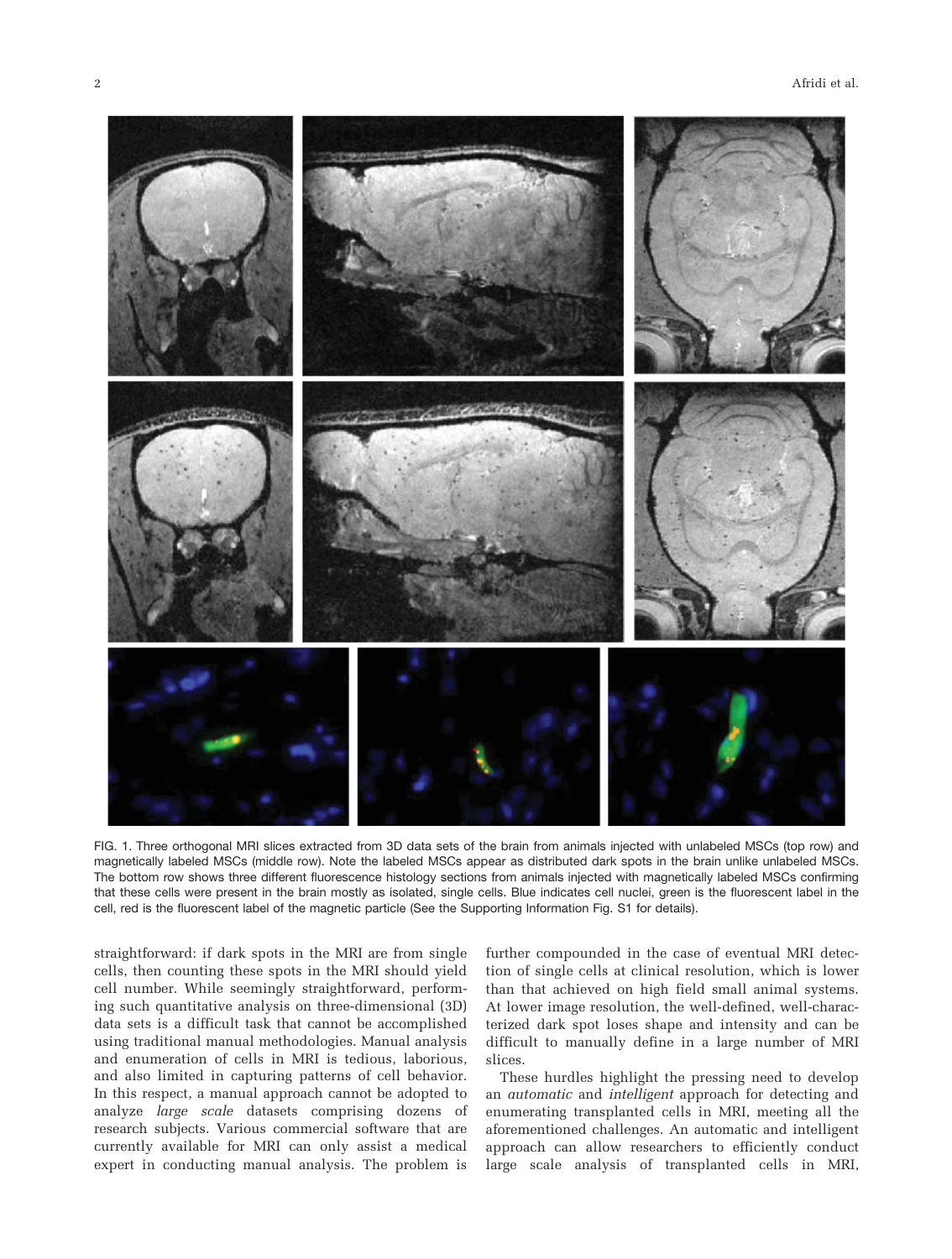Table 1 Collection Details and Characteristics of our MRI Database

| Set         | Type     | Subiect      | Labeler | Machine | Labeled scans                                        | Total labels       | Resolution  | Size                        |
|-------------|----------|--------------|---------|---------|------------------------------------------------------|--------------------|-------------|-----------------------------|
| $G_A$       | in vivo  | <b>Brain</b> | R,      | 11.7T   | $G_{1A}$ , $G_{2A}$ , $G_{3A}$ , $G_{4A}$ , $G_{5A}$ | 15.442             | 100 սա      | $256 \times 256 \times 256$ |
| $G_{\rm B}$ | in vivo  | <b>Brain</b> | R2      |         | $G_{1B}$ , $G_{2B}$                                  | 2992               | $100 \mu m$ | $256 \times 200 \times 256$ |
| $G_{\rm C}$ | in vitro | Tube         | R,      |         | $G_{1C}$ , $G_{2C}$ , $G_{3C}$ , $G_{4C}$            | 814                | 100 սա      | $128 \times 80 \times 80$   |
| $G_{\rm D}$ | in vitro | Tube         | R,      |         | $G_{1D}$ , $G_{2D}$ , $G_{3D}$ , $G_{4D}$            | 514                | $200 \mu m$ | $64 \times 40 \times 40$    |
| GF          | in vitro | Tube         |         |         | $G_{1E}, G_{2E}, G_{3E}, \ldots, G_{25E}$            | $(2400 \times 25)$ | $100 \mu m$ | $100 \times 64 \times 64$   |

facilitating the exploration of new transplant paradigms and cell sources. Such generalized intelligent tools will find use across a broad spectrum of biomedical pursuits. However, the unique challenges of designing such a tool has not been addressed in any prior literature, especially in the context of detecting cells in MRI.

To design and evaluate an intelligent and automatic approach for cell spot detection in MRI, ground truth definitions, i.e., labels, that annotate spots in MRI images, are required. In (13), authors recognized the need for automation and adopted a threshold-based strategy for automatically detecting spots in MRI. However, their approach was not evaluated using a ground truth. Although such threshold reliant approaches are not known to be intelligent for handling variations and diversity in data, their study in fact highlights the need for automation (14,15). Automatic machine learning (ML) approaches have been successfully used in a wide range of image analysis applications (14,16,17). However, it is unexplored how such approaches can be appropriated to the problem of MRI spot detection. Further, stateof-the-art ML approaches rely on a large volume of training data for accurate learning. Unfortunately, due to practical limitations, generating large-scale annotated data is challenging in both preclinical and the clinical arenas. Annotation can also be prohibitively time consuming and can only be performed by a medical expert. Hence, crowd sourcing approaches such as the use of Amazon's Mechanical Turk (18), cannot be adopted for annotation in such applications. Therefore, the problem of spot detection using a limited amount of annotated training data, is an additional unaddressed challenge. In summary, the problem of 3D spot detection in MRI presents the following key challenges:

- 1. Candidate region extraction: Given an MRI scan, how can all the candidate regions that can potentially contain a spot be effectively and efficiently extracted?
- 2. Feature design: What will be the best feature representation to accurately capture the interclass appearance variations of spots in MRI?
- 3. Dataset collection: Intelligent ML approaches will require annotated (labeled) MRI datasets for spot detection. Therefore, a diverse set of MRI scans need to be collected and labels must be obtained on them.
- 4. Learning with limited data: Further, how can stateof-the-art ML approaches learn to detect spots in MRI despite using very limited MRI data for training?

This article addresses these challenges of automated spot detection in MRI and presents the first comprehensive study to investigate how different ML approaches encompassing three different paradigms, can be utilized for this purpose. Experimental results of the approaches proposed in this article show that spots can be automatically detected using ML techniques in unseen in vivo MRI scans with an accuracy of up to 97.3%.

## METHODS

#### **Datasets**

As shown in Table 1, a diverse set of 33 in vitro MRI scans of gel samples and 7 in vivo MRI scans of rat brains with transplanted stem cells were utilized in this study. More than 19,700 manual ground truth labels were collected on 15 of these scans ( $G_A - G_D$ ). A flexible software tool (with image pan, zoom, slice advance, contrast manipulation, etc.) was specifically designed to allow our medical expert to put a mouse cursor over a spot in an MRI and click the mouse button to record that spot. These clicked points are taken as our ground truth (labels) on spots in MRI. In addition, theoretically computed cell numbers on 25 scans were also utilized as ground truths during the approach evaluation.

In vitro: Imaging phantoms were constructed consisting of a known number of 4.5-micron diameter, magnetic microparticles with 10 pg iron per particle, suspended in agarose samples. Each microparticle approximates a single magnetically labeled cell with appropriate iron content for MRI-based single cell detection (19). T2\* weighted gradient echo MRI was then performed on these samples at a field strength of 7T.

As can be seen in Table 1, these scans have variation in resolution, matrix sizes, and amount of spots (labels).  $G_E$  has 25 data sets, collected from five samples under five different MRI conditions. These conditions were variations in TE from 10–30 ms (signal to noise >30:1), and images with low signal to noise ratio  $(\sim 8:1)$  at TE = 10 and 20. The effect of increasing TE is to enhance the size of the spots. The higher the TE, the larger the spot (19). The downside of higher TE is that the physics which governs enlargement of the spot, the difference in magnetic susceptibility between the location in and around the magnetic particles and the surrounding tissue, also causes the background tissue to darken. The rationale to collect images with both high and low signal to noise ratio is to test the robustness of our spot detection procedure in two potential in vivo scenarios. Manual ground truths were collected from experts on eight in vitro MRI scans of  $G_C$  and  $G_D$ . These sets were used for training and evaluating ML approaches. For  $G_E$ , the theoretically computed ground truth was known. This set was used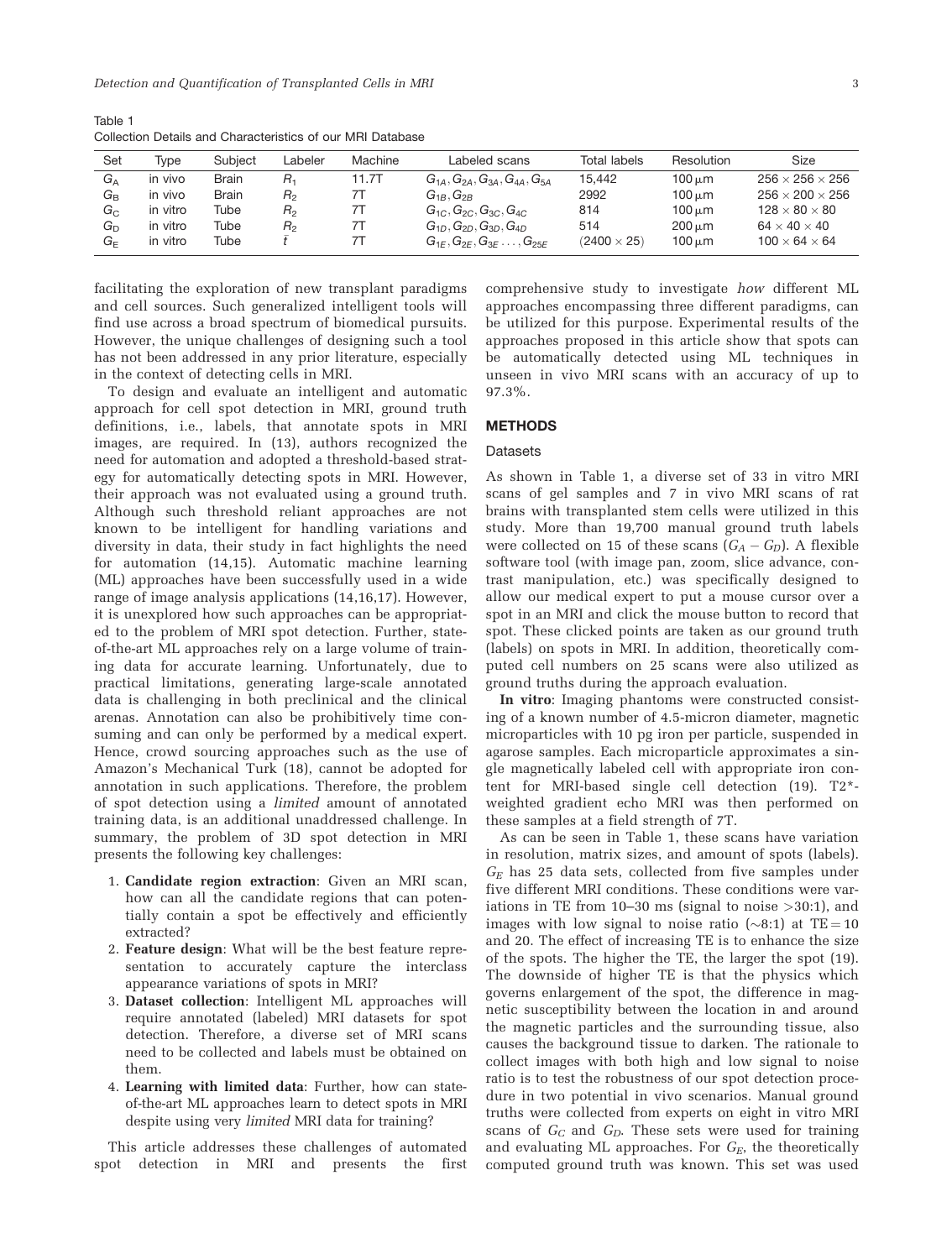for a direct comparison between the automatically detected spots and the theoretically expected.

In vivo: Two different sets of in vivo MRI were collected from two different machines having different field strengths. Using one machine with a field strength of 11.7T, five MRI scans of rats were collected, which are represented by  $G_A$  in Table 1. Three of them were injected intracardiac  $1 - 1.5$  h prior to the scan with rat mesenchymal stem cells (MSCs) that had been labeled with micron sized iron oxide particles (MPIOs) to a level of  $\sim$ 14 pg iron per cell. This transplantation scheme delivers cells to the brain—an intravenous injection would deliver cells only to the liver and lungs. Two additional rats were not injected at all. Using another machine with 7T, two further brain MRI scans of rats were collected, similarly previously transplanted with MPIO labeled MSCs.  $G_B$  represents these two scans in Table 1. The rationale behind collecting these two different in vivo sets was to be able to validate the generalization and robustness of our learned algorithm against potential variations arising from different imaging systems. Note that a different amount of MSCs were injected in different rats to achieve further variations in the data. All MRI were 3D T2\*-weighted gradient echo. Further details regarding cell labeling, cell transplant, in vivo MRI and histology are in Supporting Information.

## Machine Learning Methods

In machine learning, a classification approach maps a real-world problem into a classification task where two or more entities (classes) are to be intelligently distinguished from each other (see (20) for basic details). For example, classifying potential candidate regions in MRI as spots or nonspots will also be a classification task.

In the context of this work, classification paradigms can be categorized into three fundamental paradigms. In the first paradigm (P-1), discriminating information is extracted from the images using a predefined approach that is designed by an expert based on intuition and experience. This information may be in the form of a numeric array of values known as features. For each image, such features along with their ground truth classification labels are then forwarded to another algorithm called classifier or classification technique which learns to distinguish between the classes. A classifier can be learned mathematical functions, set of if-then rules, and soforth.

In the second paradigm (P-2), the feature representations are not manually designed by an expert but rather automatically learned from the data. Generally, both, feature representations and the classifiers are learned automatically in a single unified framework. Many neural network-based approaches fall into this category which can take image datasets directly as input, along with the labels, and learn a classification model.

In a third classification paradigm (P-3), the model can be learned in the same manner as in P-1 or P-2. The difference here is that learning the model requires more than just the given task's data (MRI data in this case). Available labeled data for other tasks such as face recognition, that may not be directly related to the given task,

is exploited using a transfer learning approach. This approach is useful when collecting large scale annotated data is challenging.

The general architecture of this study and the differences between the ML paradigms are summarized in Figure 2. Candidate regions  $X = {\bigcup_{i=1}^{n} a_i}$  are located and extracted from an MRI scan G using the approach proposed in this study. Each candidate region  $x_i$  may or may not contain a spot. Therefore, all candidate regions in  $X$ , along with their manual ground truth labels  $Y = {\{\cup y_i\}}_{i=1}^n$ ,  $y_i \in {\{1,0\}}$ , are then forwarded to each of the three machine learning paradigms for learning a model M. Depending on the paradigm, this model may be based on a set of if-then rules, mapping functions, a sequence of convolutional filters, and soforth. For example, in the context of convolutional neural network (CNN), the model M can take a candidate region as an input and apply a sequence of learned convolutional filters and transformation functions to finally output a value that either describes the candidate region as a spot or a nonspot. Thus, once M is learned, the proposed approach can automatically locate, extract and detect spots in any unseen MRI.

## Candidate Generation Using Superpixels

The first challenge in this research is to define a candidate region. Processing each pixel as a candidate region can result in a huge computational burden. We addressed this issue by extracting superpixels (32) as classification units from each MRI scan (15). A superpixel technique groups locally close pixels with similar intensities into a single unit. As spots are usually darker than their surrounding, they are characterized as superpixels with lower average intensity than the surrounding superpixels. Based on this idea, a novel set of features based on the superpixel intensities, was designed. Experimental results show that these features provide superior performance for spot detection compared to the approach in (14). However, this approach has the following limitations: (A) The accuracy of the approach was dependent on the preciseness of the superpixel algorithms. (B) The approach assumes a superpixel based model for a spot in terms of its depth across consecutive MRI slices. This does not hold true for all spots in different MRI settings.

The strategy adopted in this article is resilient to imprecisions in the superpixel extraction algorithms. Based on each superpixel unit, a representative patch is extracted from the MRI scan as explained in Figure 3. Each patch is then taken as a candidate region and undergoes a feature extraction process. The approach is model-free and imitates the strategy adopted by a human labeler. All candidate patches are first detected in 2D MRI slices and then neighboring patches detected in consecutive slices are connected without imposing any restriction on their depth in 3D.

The spatial location of each patch in MRI is also recorded. Consequently, these extracted patches are forwarded to the machine learning algorithms as input data.

In summary, the first two paradigms focus on how to accurately and automatically distinguish spot patches from nonspot patches. Then using the 3rd ML paradigm, i.e., transfer learning, we investigated how the best approach out of the first two paradigms could be adapted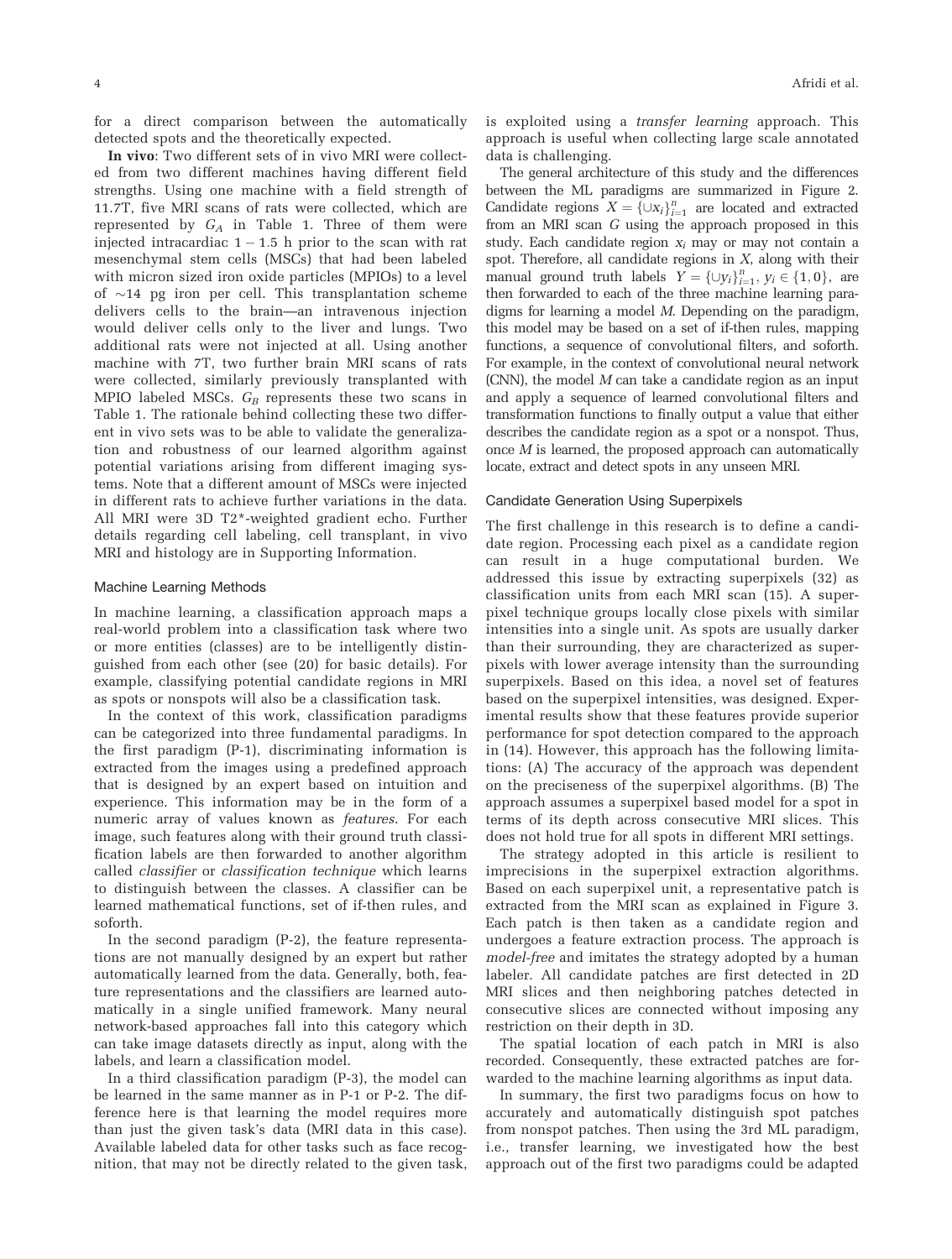

MRI data

Only

Learned

**MRI Data** 

Only

Fixed

**Training Data** 

**Features** 

and

**Classifier** 

FIG. 2. (Top) Basic architecture: Three different ML paradigms P-1, P-2, and P-3 are explored to learn a spot detection model. (Bottom) Fundamental design phase differences between the three ML paradigms.

to achieve better results despite using very limited training data.

## RESULTS

# Spot Detection with Fixed Designs (P-1)

This is the traditional and most widely adopted paradigm in computer vision and pattern recognition based studies (14,15). In this article, an elaborate set of feature extraction methods are utilized that extract shape, intensity, texture, and context information about the entities in the candidate patches. In the attached Supporting Information Figures S2–S4 present a brief explanation on how hand-designed features can be extracted specifically for the task of capturing spot appearance in MRI.

Extracted features are finally concatenated to form a feature vector for each candidate patch  $x_i$ . From this feature vector, the most useful features are selected and the irrelevant features are eliminated using a feature selection module that employs a correlation based feature selection algorithm (21). These feature vectors along with their corresponding labels are then forwarded to tune a classifier. In this study, a diverse group of classifiers such as probabilistic (Naive bayes), functional

(Multilayer perceptron[MLP]), and decision tree (Random Forest), are utilized (see (22) for details).

MRI Data + Other Unrelated

**Fixed or Learned** 

Data

#### Spot Detection with Learned Designs (P-2)

Based on expert intuition and experience, features extracted in P-1 can be subjective. Therefore, the key goal of P-2 approaches is to automatically learn the most optimal spot feature representation from the data. Neural networks are a well-known example of P-2 approaches.

Deep CNN (16,23) have been highly successful in many image-based ML studies. Unlike P-1, these features are hierarchically learned in multiple layers in an automatic fashion and not hand-crafted by experts. Consider,  $M = f$ () as an overall classification model learned by a P-2 approach. In deep neural networks, f can be decomposed into multiple functional layers:

$$
f() = (f_u \circ f_{(u-1)} \circ f_{(u-2)} \circ \dots \circ f_1). \tag{1}
$$

Each function,  $f_j$ ,  $j \in [1, u]$ , can represent a (a) convolutional layer, (b) nonlinear gating layer, (c) pooling layer, (d) full-connected layer (see (16,23,24) for more details). For a given task, weights for these convolutional filters are learned automatically using the training data.



FIG. 3. (Left) Illustrating the generation of candidate regions. For each superpixel a candidate patch is extracted. The darkest pixel in the superpixel acts as the center of the patch. (Right) A mosaic of several  $9 \times 9$  patches extracted from an MRI slice. It can be seen that all patches have a dark region in the center representing a spot in a 2D slice.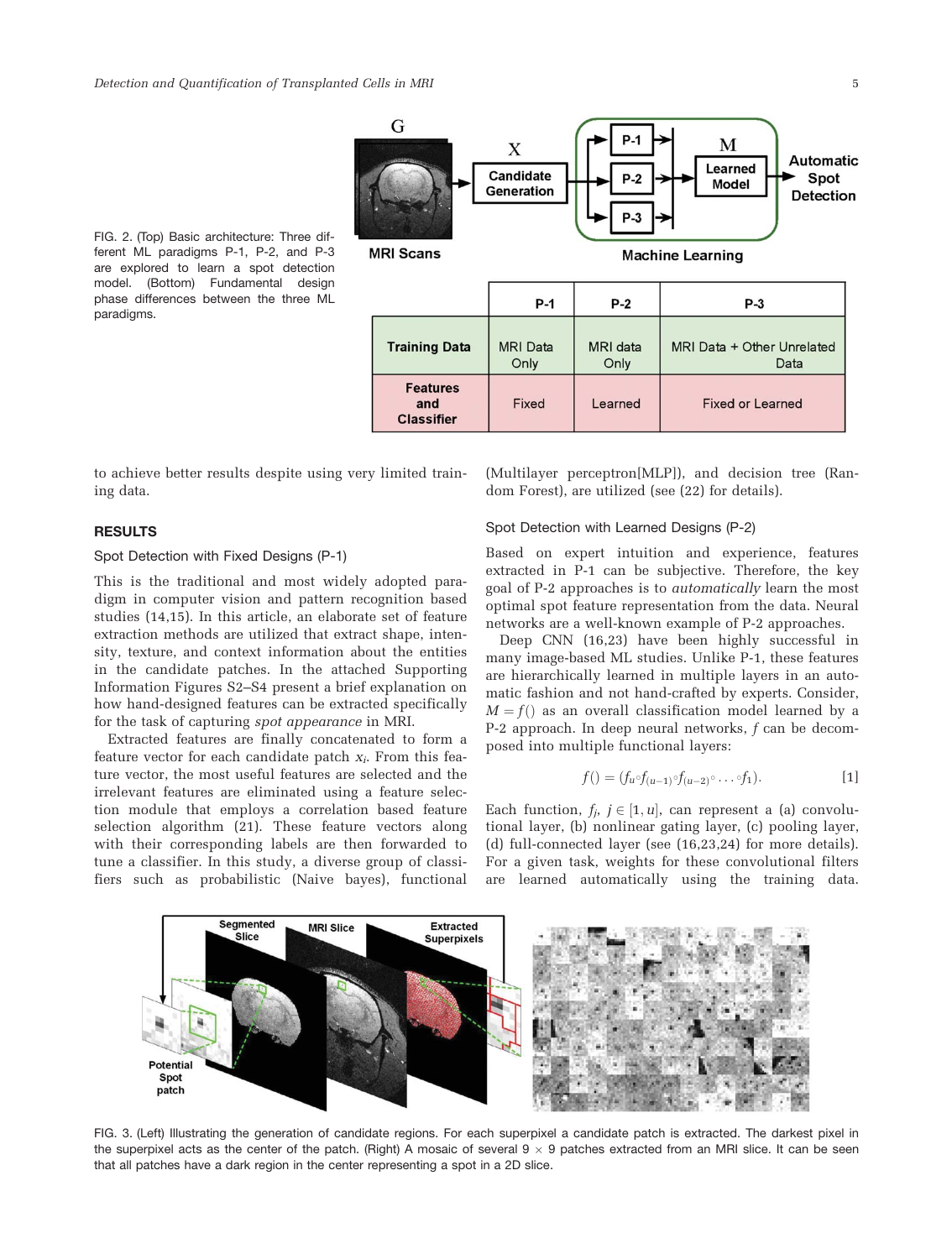|       | Algorithms    | بى             | ປາ             | ്ദ             | JΔ             | U5             | υR             | Means          |
|-------|---------------|----------------|----------------|----------------|----------------|----------------|----------------|----------------|
| $P-1$ | Random Forest | 94.0           | 86.9           | 95.3           | 94.1           | 86.0           | 94.7           | $91.8 + 4.2$   |
|       | Naive Bayes   | 82.9           | 81.8           | 84.3           | 84.1           | 80.1           | 83.7           | $82.8 \pm 1.6$ |
| $P-2$ | CNN           | 96.4           | 92.3           | 96.1           | 96.4           | 91.2           | 95.0           | $94.6 \pm 2.3$ |
|       | <b>MLP</b>    | 91.1           | 85.2           | 90.9           | 91.4           | 84.2           | 90.3           | $88.9 \pm 3.3$ |
|       | MLP (P-1/2)   | 93.9           | 89.4           | 95.8           | 95.4           | 90.0           | 95.7           | $93.4 \pm 2.9$ |
| Means |               | $91.7 \pm 5.2$ | $87.1 \pm 4.0$ | $92.5 \pm 5.0$ | $92.3 \pm 4.9$ | $86.3 \pm 4.5$ | $91.9 \pm 5.0$ |                |

Table 2 Experimental Comparison of In Vivo Spot Detection Performance Using P-1 and P-2

The best performance on each testing set is represented in bold.

Different architectures of a CNN are created by utilizing different number of layers and also by sequencing these layers differently. CNN architectures also vary depending on the choice of the nonlinear gating function. Filter sizes for convolutional layers are also determined depending on the application at hand. Well-known CNN architectures such as AlexNet (23) or GoogLeNet (25) cannot be utilized for spot detection in MRI. Therefore, a new CNN architecture, specifically designed for spot detection in MRI, is proposed here. The proposed CNN architecture has three composite layers and 1 fully connected layer (see Supporting Information Fig S5). Each composite layer consists of a convolutional layer and a gating function. Note that in a conventional CNN architecture, a pooling layer is also used which reduces the dimensionality of the input data. However, a pooling layer is not utilized in this architecture due to the small size of the input patches  $(9 \times 9)$ . Using a pooling layer, in this context, may result in the loss of valuable information which may be essential to be utilized by the next layers. Further, a gating function is usually added for introducing nonlinearity into a CNN. Without nonlinear gating, a CNN can be seen as a sequence of linear operations which can hinder its ability to learn the inherent nonlinearities in the training data. In conventional neural networks, a sigmoid function or a hyperbolic tangent function was generally utilized for this purpose. However, in recent studies, utilizing ReLU (Rectified Linear Units) has shown significantly superior results for this role (23). Therefore, the proposed architecture uses ReLU as a nonlinear gating function.

Further customizing to the task at hand, the sizes of all the convolutional filters were kept small. However, their numbers were kept high. The goal was to provide a higher capacity to the CNN architecture for capturing a diverse set of local features of a patch. Filter sizes and dimensions of resulting feature maps can be seen in Supporting Information Figure S5. For any task i, the proposed model (CNN architecture) can be written as

$$
M = (\gamma \circ L_{\text{fc}} \circ \beta \circ C^{i3} \circ \beta \circ C^{i2} \circ \beta \circ C^{i1}). \tag{2}
$$

where  $\gamma$  represents a standard softmax function that can be applied to the output of the fully connected layer  $L_{\text{fc}}$ .  $\beta$  denotes the nonlinear gating function and  $C^{ik}$  represents the convolutional layer in the composite layer k.

## Performance of the Two Paradigms

Experiments were performed to answer the following main questions: (1) Which of the two ML technique results in the best detection accuracy for in vivo spots in MRI? (2) How does the best approach perform on in vitro evaluation studies? (4) Can a ML approach learned on in vivo data be tested for spot detection on in vitro data? (5) How is the performance affected if the MRI is conducted at low resolution? (6) Is the proposed approach robust to the differences in MRI machines in terms of field strength, make and model etc.? Importantly, it is also of interest to investigate how the theoretically computed number of spots for in vitro MRI scans compares with the automatically detected spot numbers.

## In Vivo Evaluation Studies

In this study, the spot classification performance of a diverse set of approaches was evaluated using the two sets of in vivo MRI scans, i.e.,  $G_A$  and  $G_B$ . First, experiments and results are discussed for  $G_A$  that has five different MRI scans obtained from one MRI machine and labeled by one expert. Three of these in vivo scans contain spots that were manually labeled by experts whereas the remaining two were naive. Six combinations of testing and training pairs are created such that two scans are always present in the testing set of each pair, where one of the scans is a naive and the other contains spots. The remaining three out of the five scans are used for training the ML algorithms. Area Under the Curve (AUC) is utilized as a standard measure for classification accuracy. Experimental results for all the algorithms are listed in Table 2.

It was observed that the best results were achieved by a CNN, with a mean accuracy of 94.6%. The superior performance of CNN can be mainly attributed to its ability to automatically explore the most optimal features using training data rather than relying on hand-crafted features utilized in traditional machine learning. Second, CNN learn features in a deep hierarchy across multiple layers. Recent research shows that such a hierarchy provides a superior framework to CNN for learning more complex concepts, unlike traditional machine learning approaches which learns in a shallow manner ((23–25).

The second best results were observed with the simple MLP approach when it takes the carefully designed, handcrafted features as an input, rather than the raw data X. This MLP can be viewed as a mixed paradigm approach (P-1/2). However, the deep learning CNN that inherently extracts hierarchical features without using any hand-crafted features resulted in the overall best performance. CNN detected a total of 5246, 5719, and 16,048 spots in the three labeled rats of  $G_A$ .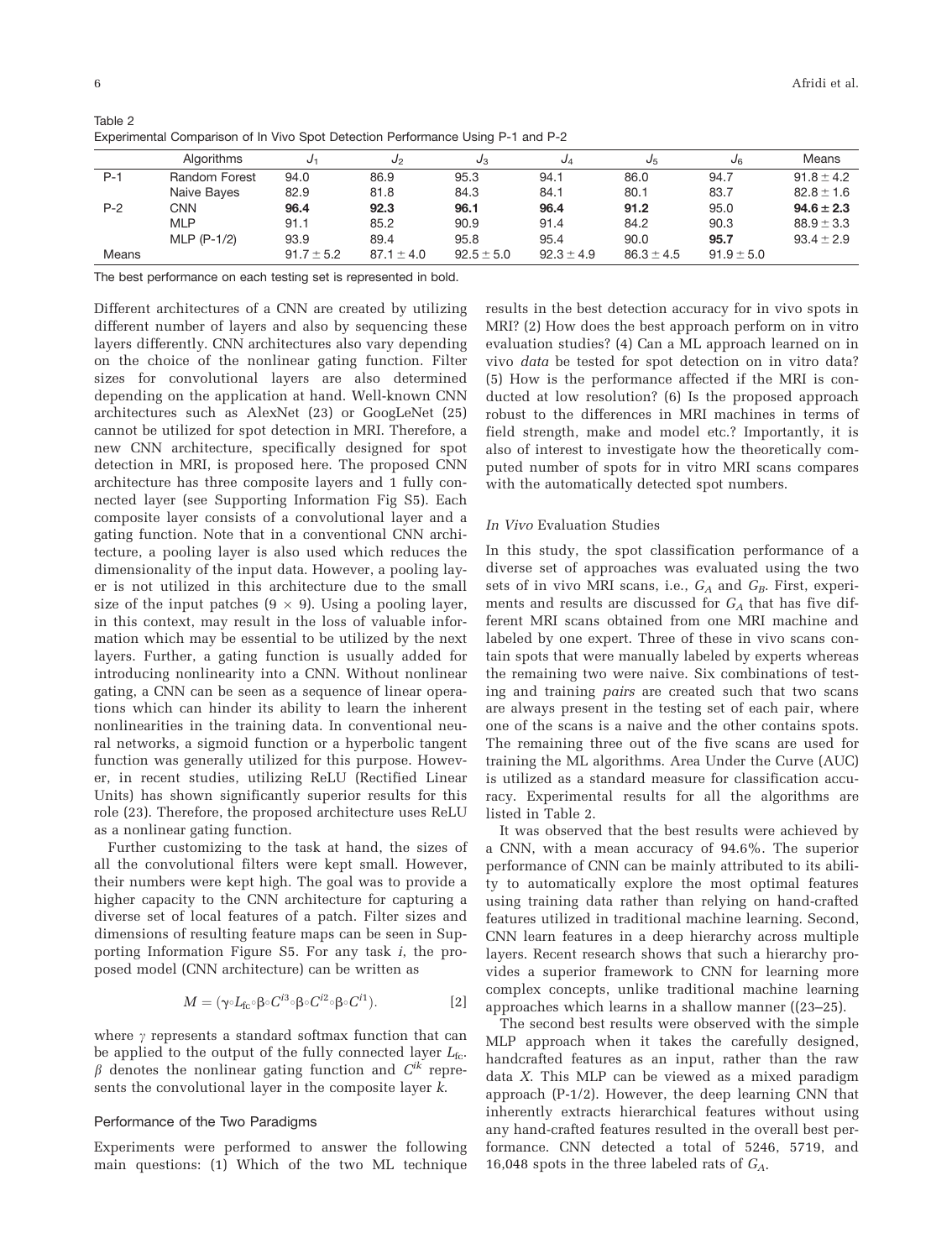

FIG. 4. (Top) Receiver operating characteristic (ROC) curve is shown for results obtained on 3 in vitro scans (100 micron resolution), with inset indicating individual percent accuracies (AUC) for each data set, (Middle) ROC curves for a generalization test using in vivo scans, with inset indicating individual percent accuracies (AUC) for each approach, (Bottom) Comparing accuracies on low resolution MRI scanning for in vitro data (200 micron resolution).

Probabilistic Naive bayes, using P-1, shows the worst detection performance with an average accuracy of 82.8%. This can be because naive bayes assumes complete independence between the features which in many practical problems may not be true. Further, it can be seen in Table 2 that  $J_2$  and  $J_5$  testing sets proved to be the most challenging with low mean accuracies of 87.1% and 86.3%, respectively, from all algorithms. Dataset  $J_4$ resulted in the overall best performance with mean accuracy of 92.5%. When investigating this, it was found that both  $J_2$  and  $J_5$  contained MRI scan  $G_{A1}$  in their test set accompanied with a different naive scan. It was seen that the labeled patches in  $G_{A1}$  were significantly more challenging in terms of morphology and intensity than those extracted from other scans.

The best two approaches, i.e., MLP (P-1/2) and deep CNN (P-2), were then further compared using another set of in vivo scans i.e.,  $G_B$ . This data was collected from a different machine having a different field strength and was also labeled by a different expert. In this study, all the previous five scans of  $G_A$  were used for training both approaches (creating a larger training set), and then the learned spot detection models were tested on the in vivo scans in  $G_B = \{G_{B1}, G_{B2}\}\.$  Note that despite the differences in machine, its field strength, and also the labeling

#### In Vitro Evaluation Studies

It can be observed that CNN yields the best result on the in vivo datasets despite the simplicity of its approach. In this study, its performance is evaluated on the in vitro data in set  $G_C$  and  $G_D$ . Its performance is first tested on  $G_C$ that has four in vitro MRI scans each with a  $100 \mu m$  resolution creating a 3D matrix of  $(128 \times 80 \times 80)$ . Using these four scans, three different testing and training pairs were developed. Each testing and training pair has two MRI scans. The naive MRI scan was always kept in the test set, thereby generating three combinations with the remaining other sets. It was observed that CNN performed with a mean accuracy of 99.6% on in vitro scans. The individual ROC plots for these tests are shown in Figure 4.

A different study was then conducted to see the degradation in performance when each of the four in vitro scans are obtained with a much lower resolution of  $200\mu$ m creating a matrix of  $(64 \times 40 \times 40)$ . Such a study is desirable as in some practical applications it may be more convenient to rapidly obtain an MRI at a lower resolution, particularly in human examinations. Using the same procedure as before, three different testing and training pairs were created. It was noted that the mean performance decreased to  $86.6\% \pm 5.6$ . However, it was also seen that when the number of learning layers for CNN was increased to 5 (4 composite and 1 fully connected) the performance improves to  $90.6\% \pm 7.1$ . The individual improvements on all the three sets are shown in Figure 4.

## Comparison with Theoretically Computed Spot Numbers

A comparison between the automatically detected number of spots with the theoretically computed number of spots was conducted using 25 in vitro MRI scans of set  $G<sub>E</sub>$ . This is an important experiment as it allows a *direct* comparison with the actual number of injected spots. All the available data from  $G_A$  to  $G_D$  was used for training a CNN and then the trained CNN model was used for testing on these 25 scans in set  $G_F$ . Each scan is expected to contain about 2400 spots. However, it is important to understand that due to the use of manual procedures, the actual number of spots may vary about 2400. The results of automatic spot detection are tabulated in Table 3 under different MRI conditions.

#### Model Generalization Studies

In this section, the generalization ability of the proposed approach is determined by testing it in different possible practical scenarios. In practice, in vivo scans might be collected with different MRI machines at different laboratories using different field strengths.  $G_A$  and  $G_B$  represent two such in vivo datasets. As discussed before in the in vivo evaluation studies, and as shown in Figure 4, the CNN based approach demonstrates robustness to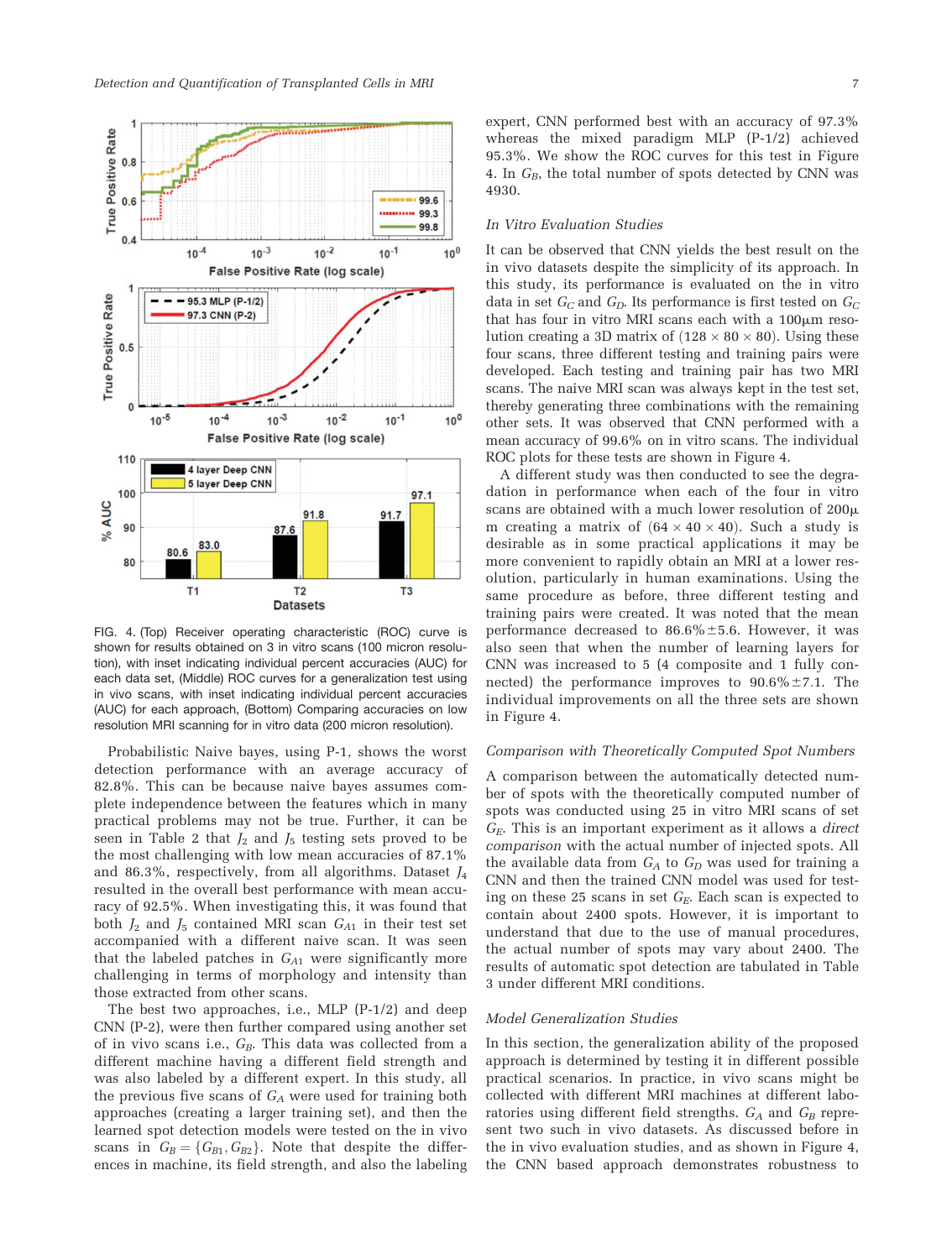Table 3 Automatically Detected Number of Spots in Five Samples Under Five Conditions

| Condition       | Tube 1 | Tube 2 | Tube 3 | Tube 4 | Tube 5 |
|-----------------|--------|--------|--------|--------|--------|
| <b>TE 10</b>    | 2147   | 2272   | 2474   | 2152   | 2270   |
| TF 20           | 2608   | 2750   | 3039   | 2644   | 2660   |
| <b>TE 30</b>    | 2844   | 2993   | 3272   | 2809   | 2909   |
| TE 10 (Low SNR) | 1982   | 2023   | 2247   | 1949   | 2014   |
| TE 20 (Low SNR) | 2419   | 2563   | 2794   | 2401   | 2445   |

The theoretically expected number of spots in each sample is 2400.

such variations and achieves 97.3% accuracy despite such differences. Further, it is necessary to know how the performance would be affected if in vivo data is used for training but the in vitro data is used for testing. Therefore, an experiment was conducted where a CNN was trained using  $G_A$  (in vivo) and then tested it using  $G_C$  (in vitro). CNN still performed with an accuracy of 96.1%. An in vivo and in vitro MRI slice with automatically detected spots is shown in Figure 5.

## Spot Detection with Transfer Learning (P-3)

The success of deep learning methods for a specific application depends on the availability of large scale annotated datasets. Unfortunately, in many applications, especially those related to medical imaging and radiology, obtaining a large scale annotated (e.g., labeled) dataset can be challenging. Therefore, the focus here is devising a strategy to improve the accuracy of a CNN trained only on limited samples.

The concept of transfer learning (24,26), or inductive transfer, entails the transfer of knowledge from a source task (e.g., document classification) to a target task (e.g., voice recognition). In this article, transfer learning is exploited in the context of stem cell detection in MRI data (i.e., spot detection), where there is scarcity of labeled training data. Here, transfer learning is implemented via CNNs and involves transplanting network layers from one CNN (derived from the source task) to another (spot detection—known as the target task). The proposed approach is explained below and the basic architecture of this approach is shown in Figure 6.

First, in addition to the target data, i.e., the given MRI data X, the data of unrelated 20 different real world source entities were collected from publicly available databases (27). These include images of entities such as soccer ball, cherry, egg, cat, bananas, and soforth. (see Supporting Information Fig. S6 for all names). The data of each source *i* is denoted as  $X_i$  where  $i \in \{1, 2, \ldots, 20\}.$ 



FIG. 5. Automatic spot detection and visualizations: (left) in vitro, (right) in vivo.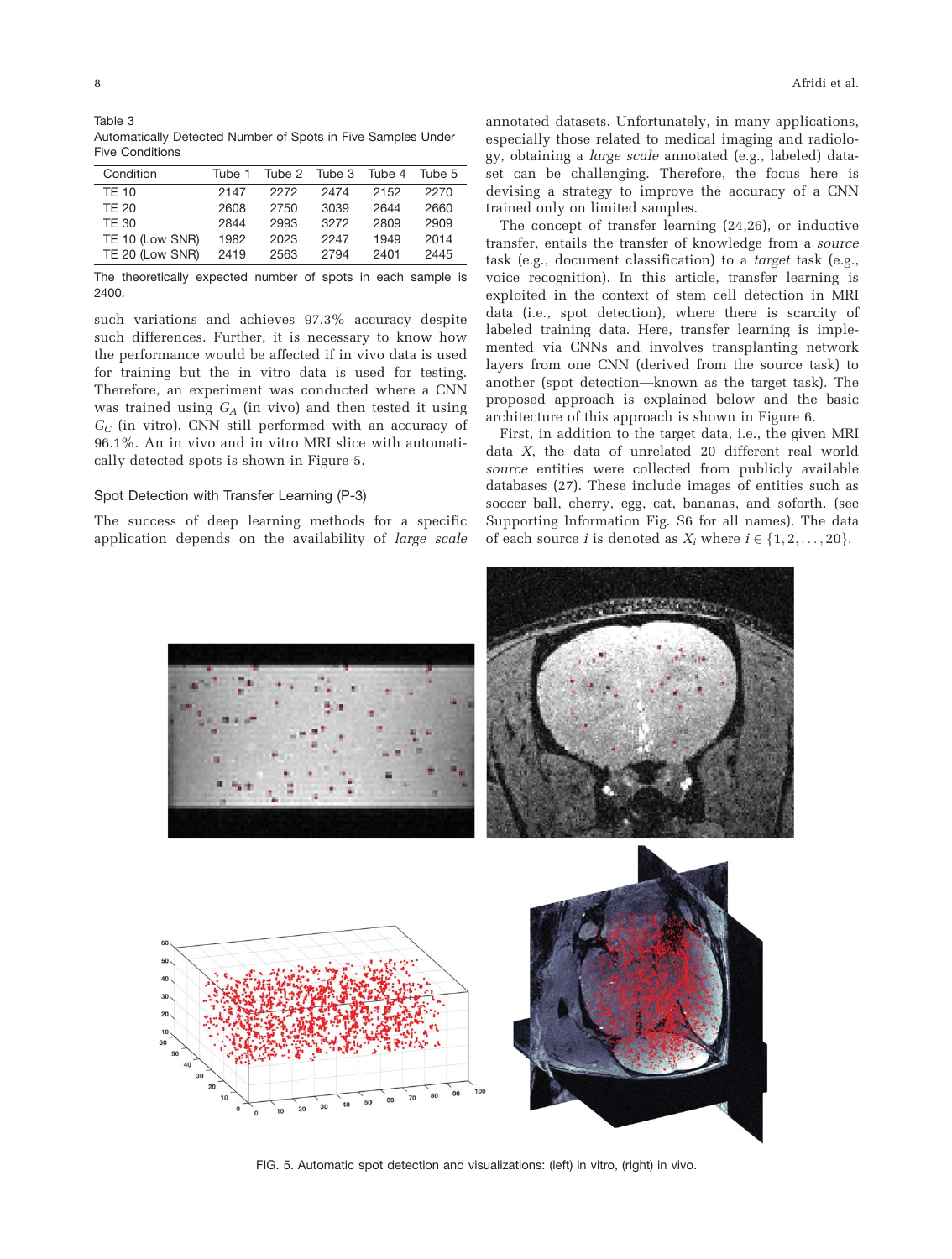

FIG. 6. Architecture of the transfer learning based approach.

Second, the data from these source tasks were geometrically transformed to ensure compatibility with the target task patches. Therefore, the images in  $X_i$  for each source *i* were transformed to  $9 \times 9$  patches. This transformation is functionally denoted as  $T(X_i)$ . It was observed that many of the down-sampled images display a spot-like pattern (as shown in Supporting Information Fig. S7). However, these spots exhibit differences in their shape, size, and intensity and, therefore, present completely different distributions.

Third, for each  $X_i$ , a two-class dataset  $X_{ib} = \{T(X_i), T\}$  $(B_g)$ } was developed.  $T(X_i)$  consists of samples of one class (positive), while  $T(B_g)$  consists of samples of the second class (negative). Images for the negative class,  $B<sub>g</sub>$ , were selected using a popular search engine by querying the following entries: (a) texture and patterns, (b) sky and ocean, (c) grass. It was observed that the transformed images of these categories show visually rough or uniform characteristics similar to that of the nonspot patches. Collectively, all the obtained datasets can be denoted as  $X = [X, X_{1b}, X_{2b}, \ldots, X_{20b}].$ 

Fourth, based on each two-class dataset  $X_{ib}$ , a binary classification task was defined. The goal of this task was to learn a CNN  $M_i$  that can distinguish between patches in  $T(X_i)$  and  $T(B_{\sigma})$ . Generally, to learn a CNN, the weights in all of its layers are first randomly initialized. Let this be denoted as  $M_R$ . Given a dataset  $X_{ib}$ , these weights are iteratively changed. This learning can be functionally denoted as  $M_i = \Theta(M_R, X_{ib}).$ 

Consequently, a set of 20 different source CNNs  $\{ \cup M_i \}_{i=1}^{20}$ can be learned. Using this approach, a CNN  $M = \Theta(M_R, X)$ can also be learned to differentiate between spot and nonspot patches. Collectively, the set of learned CNNs can be denoted as  $\mathbf{M} = [M, M_1, M_2, \dots, M_{20}]$ . Conversely, CNNs can also be learned without using a randomly initialized network. For example, a CNN  $M_{xi}$  that can distinguish between spot and nonspot patches can also be learned, i.e.,  $M_{xi} = \Theta(M_i, X)$ . This means, that the weights already learned for a source task i are transferred to initialize another CNN whose goal is to learn to distinguish between spot and nonspot patches (target task). This transfer provides a more useful starting point in learning a target CNN and, thus, results in better generalization of the learned CNN. However, previous research shows that transferring from some source tasks may be significantly more beneficial than that from others (24).

Therefore, as a fifth step, the proposed approach automatically determines which source CNN would be the most beneficial for transfer. There is no previous literature that shows how to automatically rank the available source CNNs based on their predicted benefit to the target task. Note that this is not a learning problem where an objective function can be stated and then optimized using the training data. Instead, it requires a zero-shot prediction which is a challenging task. The approach adopted here automatically measures the potential usefulness of each source CNN,  $M_i$ , by measuring its characteristic  $E_i$  prior to conducting transfer, where:

$$
E_i = \{\lambda J_i + (1 - \lambda)U_i\}.
$$
 [3]

 $J_i$  measures how *different* is the learned information (CNN weights) of a source CNN  $M_i$  from the target CNN  $M$  whereas  $U_i$  measures how discriminating is a source CNN  $M_i$  for the target task. For details on computing  $J_i$ and  $U_i$ , see the Supporting Information on source CNN selection.

To the best of our knowledge, this is the first attempt at ranking source CNNs for a given target task. Note that  $\lambda$  is simply a weighting parameter. In this study,  $\lambda = 0.8$ was used in all the experiments. Finding an optimal value of  $\lambda$  is not the focus here; however, a more optimal value may result in even better performance.

As a final step, either the top CNN  $M_i$  or a group of the top  $q \in \{2, \ldots, 20\}$  sources can be selected for transfer. The selected top q sources makes a group  $Z \subset M$ . When using a group, the predictions of the multiple models are fused using a standard probabilistic approach by utilizing the corresponding  $E_i$  for each source CNN  $M_i$ as a prior in a Bayesian formulation.

# Performance of P-3

In this section, experiments were conducted to answer the following questions: (1) Does the spot detection benefit from transfer learning when the annotated training data is very limited? (2) Is the ranking of source CNNs prior to transfer, a beneficial procedure? (3) Why is it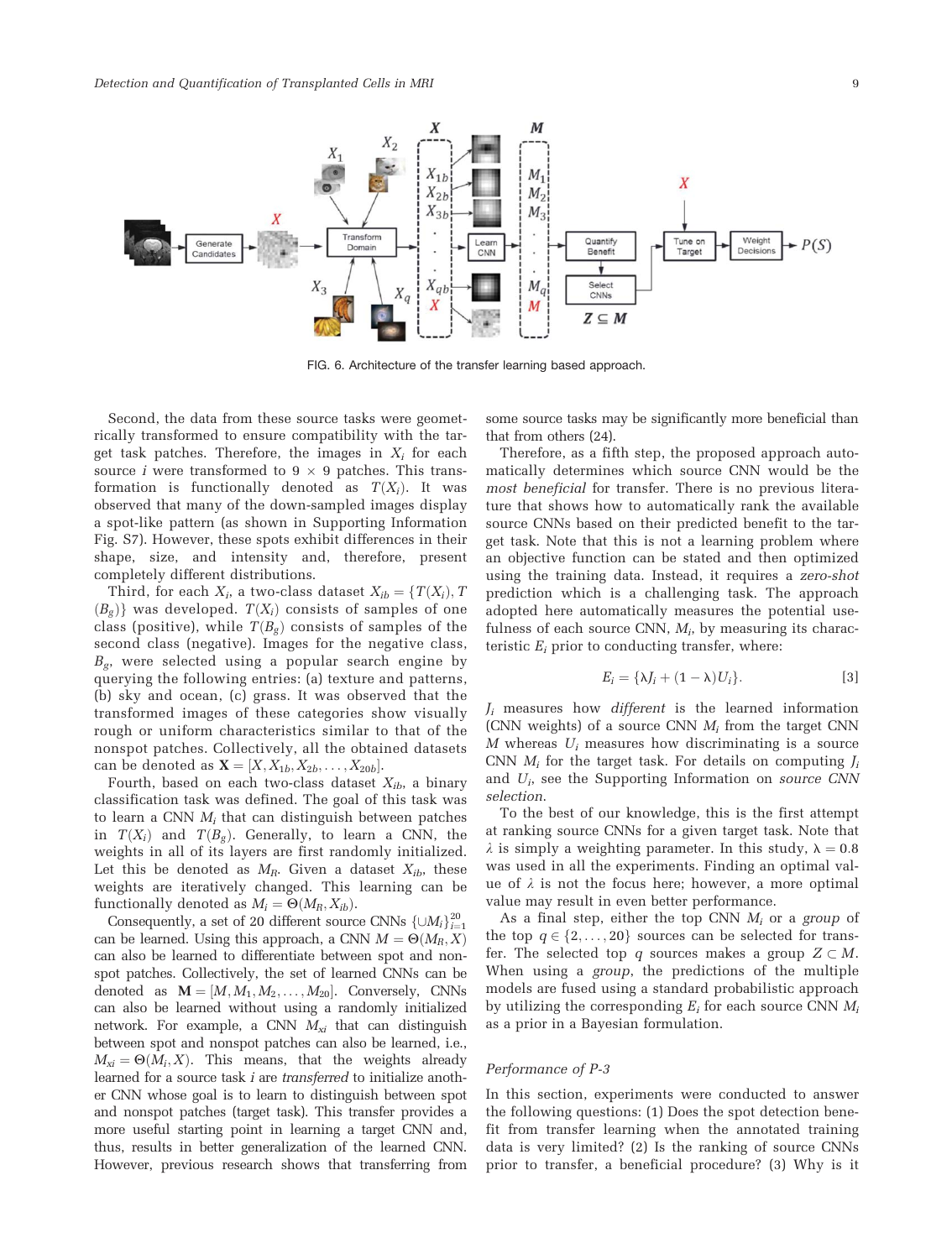

FIG. 7. Source ranking for transfer learning. a-c: Demonstrate the benefit of ranking source CNNs before transfer when the training data is sparse. d: Represents the case where information fusion provides robustness to ranking mistakes.

useful to combine information from CNNs learned from different sources?

In Figure 7a–c, using all of the three labeled datasets of  $G_A$ , three different testing scenarios are shown. On the x-axis, the amount of training data was varied and on the y-axis the performance of differently trained CNNs was observed. The baseline method is a CNN that did not undergo any transfer learning and only used the target data for training. The remaining two CNNs underwent transfer learning with the best ranked  $(RS_1)$  and worst ranked  $(RS_{20})$  sources, respectively. We observed that the performance gain due to transfer from the best source is significantly higher when the training data from the target dataset is small. For example, in Figure 7b, using only 5% of the training data, the accuracy substantially improved from 52% to nearly 78% on the test set. Such an increase is highly encouraging in the clinical arena where there is scarcity of data and, where, the proposed approach would be highly relevant.

Next, we noted that the source which was ranked the "best" significantly outperforms the source which was ranked the "worst." Thus, our strategy to rank each source prior to invoking the transfer learning paradigm is clearly of importance. Further, we observed that choosing a group of top ranked CNNs can be more useful than simply

choosing one. In one scenario, the proposed approach mistakenly ranked one source as the second best as shown in Figure 7d. However, it can be seen that the decision weighting of multiple sources resulted in a performance that was significantly better than the worst source when there is limited target training data. In fact, at many points along the x-axis, we find that the resulting performance was higher than the other two sources as well.

## **DISCUSSION**

Automated spot detection presents a set of unique challenges that were carefully considered while designing computer vision and machine learning-based approaches.

First, for thorough evaluation and training, an annotated MRI database needed to be developed. Therefore, a diverse database consisting of 40 MRI scans was assembled and more than 19,700 manual labels were assigned.

Second, given an MRI scan, a set of candidate regions needed to be extracted effectively. Each candidate region must represent a region in MRI that can potentially contain a spot. This article discussed how a superpixel based strategy can be designed to extract relevant regions. The proposed approach has clear advantages over some traditional alternatives.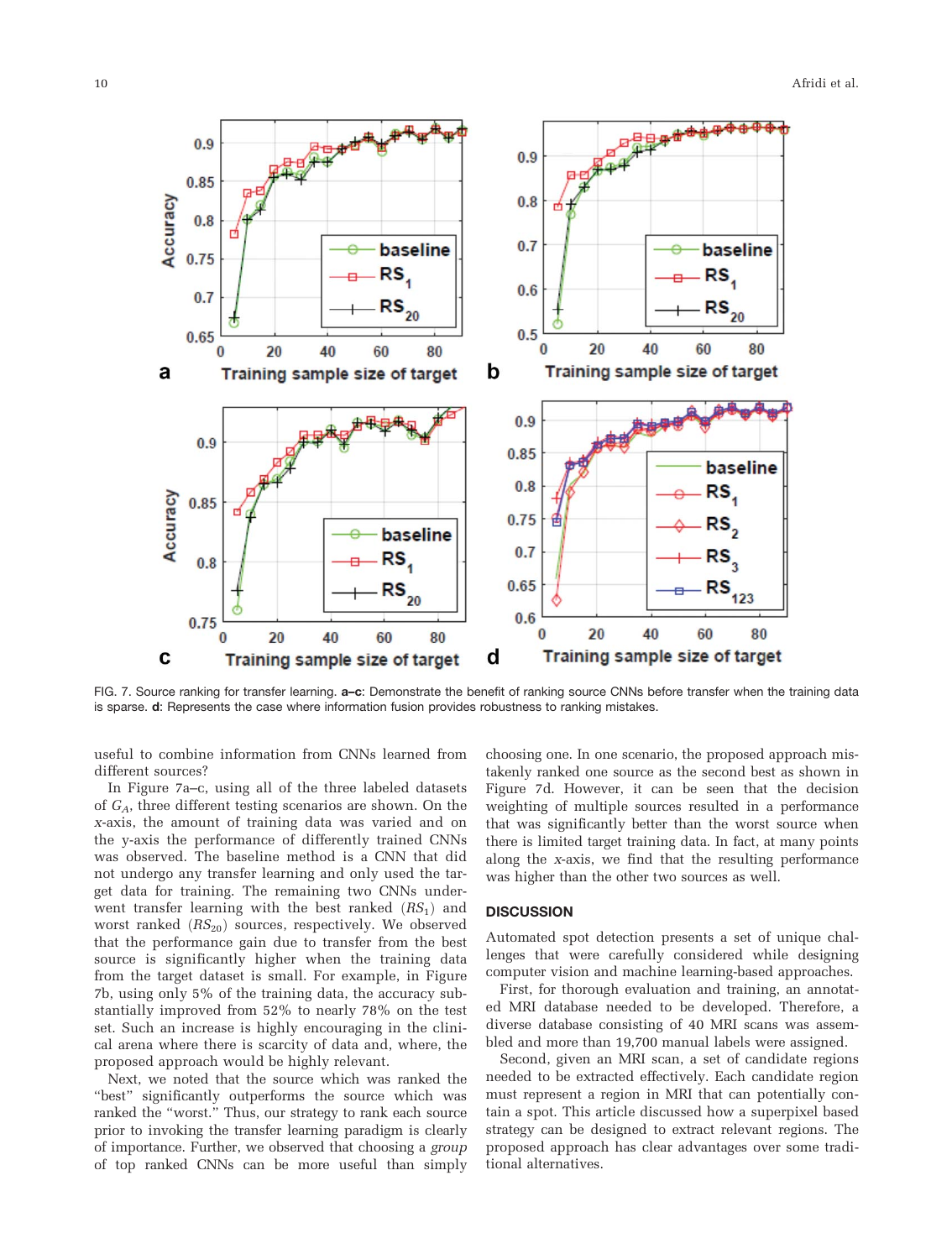Third, spots have high intra-class variation due to their diverse appearances in terms of shape and intensity. Therefore, for machine learning approaches to work effectively, a set of robust feature descriptors needed to be extracted from the candidate regions. A novel CNN architecture was designed to automatically extract the most useful spot features. The performance of these features was systematically compared against those extracted by appropriating hand-crafted feature extraction techniques. Results show that automatically learned features performed better with an accuracy of up to 97.3% in vivo.

Fourth, machine learning approaches typically require a large training dataset for accurate learning. However, in applications in the medical domain, it can be challenging to obtain a large volume of training data. Therefore, this article explored how automatic spot detection can be performed using a limited amount of training data. A novel transfer learning strategy for CNNs was developed, where the best source task is automatically selected from an ensemble of many tasks.

It is important to note that MRI-based cell tracking has remained largely phenomenological for its history, starting in the late 80s. Moving forward, automated spot detection for MRI-based cell tracking would prove useful across a broad spectrum of research tracks. For example, Walczak et al., infused neural stem cells via the carotid artery in an effort to target stroke lesions (28). High resolution in vivo and in vitro MRI appear to show small clusters of cells, perhaps even single cells, distributed in the brain as a function of the intervention. Only qualitative analysis was performed on this imaging data; automated spot detection would have enabled quantitative metrics of cell numbers. Another application would be for the evaluation of transplanted islets encapsulated with iron oxide nanoparticles within alginate microspheres. These imaging features, typically are individual hypointensities, examples being (29) and (30). In both cases, only qualitative or semiquantitative data were compiled, without a direct enumeration of transplanted and surviving grafts. A last example would be for enumeration of kidney glomeruli in conjunction with the use of cationized ferritin as a contrast agent  $(31)$ .

The general use of MRI-based cell tracking and this specific approach to quantifying this data has some limitations. Still, MRI of magnetically labeled cells only detects the iron, not the cell itself, and this method is still unable to distinguish live cells from dead cells. Further, if more than one cell generates a particular spot in the MRI, then the calculated cell number would be inaccurate. In this work, only 67% of spots were resultant from individual cells, the other 33% from two or three cells. It remains an open question as to how accurate an automated spot detection algorithm for MRI-based cell tracking needs to be to provide useful clinical information. However, we do not feel that heterogeneous magnetic cell labeling is a significant problem. Indeed, cells with more internalized iron would have darker and larger spots on MRI, while cells with less internalized iron would have lighter and smaller spots. However, our automated quantification algorithm can account for differences in spot size and intensity to compensate for heterogeneous cell labeling.

## **CONCLUSION**

In summary, this article presented a comprehensive study on spot detection in MRI using ML approaches. Challenges unique to spot detection in MRI were highlighted. Novel approaches were designed for spot detection using different ML paradigms and were then experimentally compared. For this study, a new labeled database of MRI scans was developed. Results show that features that are automatically learned using a deeplearning approach outperform hand-crafted features. It was also observed that the transfer learning paradigm can provide significant performance improvement when the training dataset is small. Further, using deep CNNs, the proposed approach achieved up to 97.3% accuracy in vivo and about 99.8% in vitro.

#### ACKNOWLEDGMENT

We are very grateful to the team of expert trainers, including Matt Latourette, Jason Unold, Michael Baer, Josie Alana and Jacob Nathaniel.

### REFERENCES

- 1. Clinical trial: Outcomes Data of Adipose Stem Cells to Treat Parkinson's Disease. [https://clinicaltrials.gov/ct2/show/NCT02184546](http://https://clinicaltrials.gov/ct2/show/NCT02184546) (First received: July 3, 2014 Last updated: June 17, 2015 Last verified: June 2015).
- 2. Clinical trial: A Study to Evaluate the Safety of Neural Stem Cells in Patients with Parkinson's Disease. [https://clinicaltrials.gov/ct2/show/](http://https://clinicaltrials.gov/ct2/show/NCT02452723) [NCT02452723](http://https://clinicaltrials.gov/ct2/show/NCT02452723) (First received: May 18, 2015 Last updated: March 10, 2016 Last verified: February 2016).
- 3. Clinical trial: Umbilical Cord Tissue-derived Mesenchymal Stem Cells for Rheumatoid Arthritis. [https://clinicaltrials.gov/ct2/show/](http://https://clinicaltrials.gov/ct2/show/NCT01985464) [NCT01985464](http://https://clinicaltrials.gov/ct2/show/NCT01985464) (First received: October 31, 2013 Last updated: February 4, 2016 Last verified: February 2016).
- 4. Clinical trial: Cx611-0101, eASCs Intravenous Administration to Refractory Rheumatoid Arthritis Patients. [https://clinicaltrials.gov/](http://https://clinicaltrials.gov/ct2/show/NCT01663116) [ct2/show/NCT01663116](http://https://clinicaltrials.gov/ct2/show/NCT01663116) (First received: August 5, 2011 Last updated: March 5, 2013 Last verified: February 2013).
- 5. Clinical trial: Evaluation of Autologous Mesenchymal Stem Cell Transplantation (Effects and Side Effects) in Multiple Sclerosis. [https://clinicaltrials.gov/ct2/show/NCT01377870](http://https://clinicaltrials.gov/ct2/show/NCT01377870) (First received: June 19, 2011 Last updated: April 24, 2014 Last verified: August 2010).
- 6. Clinical trial: Stem Cell Therapy for Patients with Multiple Sclerosis Failing Alternate Approved Therapy- A Randomized Study. [https://](http://https://clinicaltrials.gov/ct2/show/NCT00273364) [clinicaltrials.gov/ct2/show/NCT00273364](http://https://clinicaltrials.gov/ct2/show/NCT00273364) (First received: January 5, 2006 Last updated: March 21, 2016 Last verified: March 2016).
- 7. Clinical trial: Pilot Study of Redirected Autologous T Cells Engineered to Contain Humanized Anti-CD19 in Patients with Relapsed or Refractory CD19+ Leukemia and Lymphoma Previously Treated with Cell Therapy. [https://clinicaltrials.gov/ct2/show/NCT02374333](http://https://clinicaltrials.gov/ct2/show/NCT02374333) (First received: February 23, 2015 Last updated: February 23, 2016 Last verified: February 2016).
- 8. Clinical trial: Genetically Modified T-cells in Treating Patients with Recurrent or Refractory Malignant Glioma. [https://clinicaltrials.gov/](http://https://clinicaltrials.gov/ct2/show/NCT02208362) [ct2/show/NCT02208362](http://https://clinicaltrials.gov/ct2/show/NCT02208362). Last accessed December 2016.
- 9. Slotkin JR, Cahill KS, Tharin SA, Shapiro EM. Cellular magnetic resonance imaging: nanometer and micrometer size particles for noninvasive cell localization. Neurotherapeutics 2007;4:428–433.
- 10. Shapiro EM, Sharer K, Skrtic S, Koretsky AP. In vivo detection of single cells by MRI. Magn Reson Med 2006;55:242–249.
- 11. Zhou R, Djaudat I, Steen M, Curt C, Hualei Z, Hui Q, Jia Z, Michael G. SWIFT detection of SPIO labeled stem cells grafted in the myocardium. Magn Reson Med 2007;63:1154–1161.
- 12. Wu YL, Ye Q, Eytan DF, Liu L, Rosario BL, Hitchens TK, Yeh FC, Ho C. Magnetic resonance imaging investigation of macrophages in acute cardiac allograft rejection after heart transplantation. Circ Cardiovasc Imaging 2013;6:965–973.